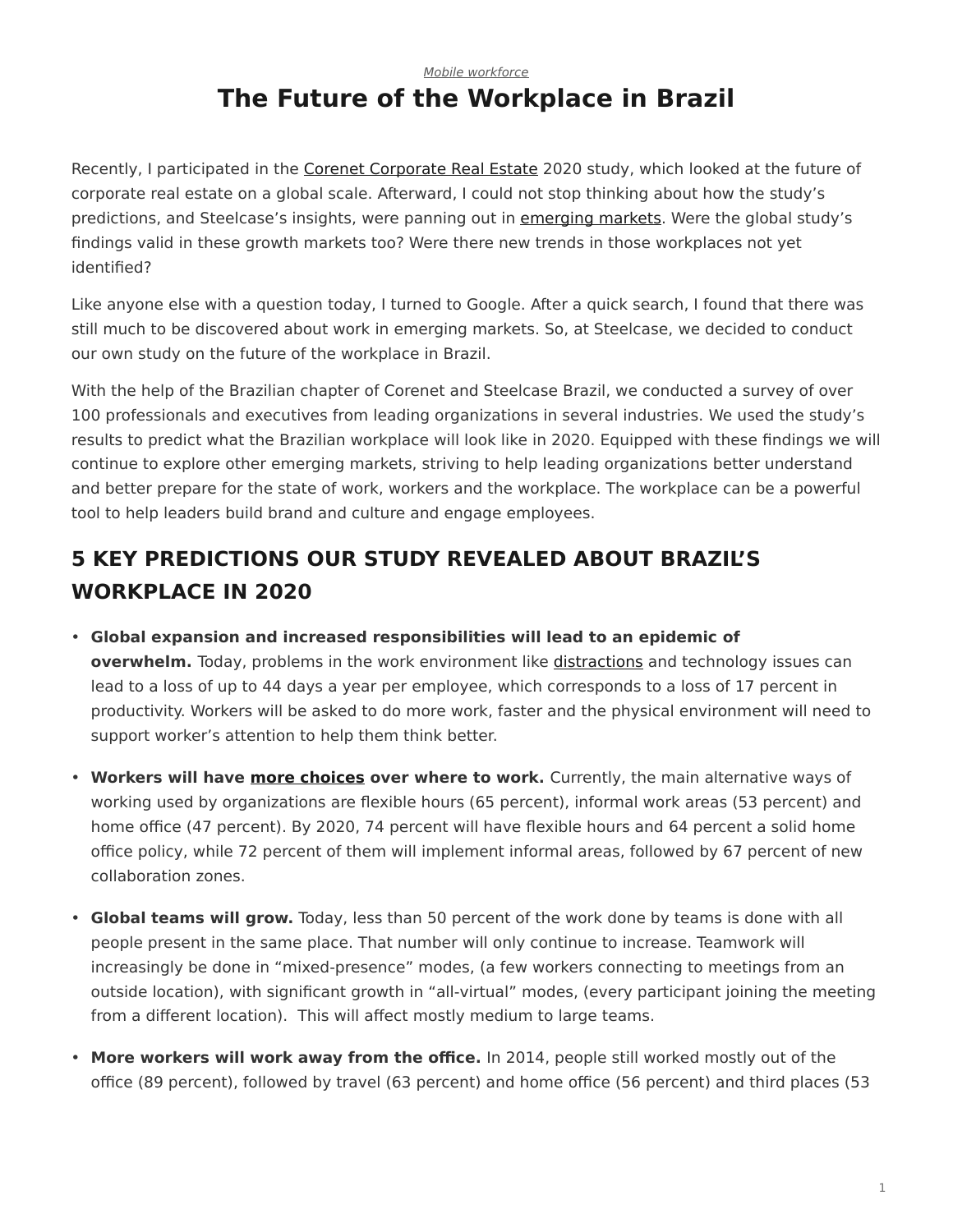percent). The workplace ecosystem of the future will feature a significantly reduced use of the traditional workplace, only 47 percent working in the office, with most workers heading to their home office (72 percent), co-working spaces (68 percent) and third places (64 percent). Interestingly, 21 percent of workers see themselves using more and more public open spaces like parks and gardens.

• **The workplace will be used in a different way.** While workers have this new freedom, the workplace will continue to be a significant strategic asset for organizations to bring their people together for collaboration, innovation and group cohesion. Currently, most workplaces in Brazil are designed for worker optimization (86 percent), fitting the most people in the building as possible. The second goal of workplace design is to increase employee collaboration (79 percent). In the near future, the workplace will be designed to balance worker mobility and connect with those outside of the main location (74 percent). Additionally, workplaces will be designed to give workers more choices over their workspace – including a variety of individual, focused spaces, collaboration areas and spaces for socializing (68 percent).

#### **Read More**

### **Introducing New Research on Engagement + the Global Workplace**

1/3 of workers in 17 of the world's most important economies is disengaged, according to new research from Steelcase. Working with global research firm Ipos, the Steelcase Global Report is the first to explore the relationship between engagement and the workplace.

#### **[Izabel Barros](https://www.steelcase.com/research/articles/author/izabel-barros/) Applied Research Consultant**

Dr. Izabel Barros is an expert on people-centered strategies for continued innovation and organizational effectiveness. She is a strategy consultant with over 25 years of experience serving global clients to deliver complex content management, work environment and change management strategies and solutions. Currently based in Rio de Janeiro, she leads the Applied Research & Consulting team in Latin America at Steelcase Inc., where she delivers projects related to the strategic uses of the work environment and designing compelling work experiences.

**[+About Steelcase](https://www.steelcase.com/discover/steelcase/our-company/)**

**[+Customer Care](#page-0-0)**